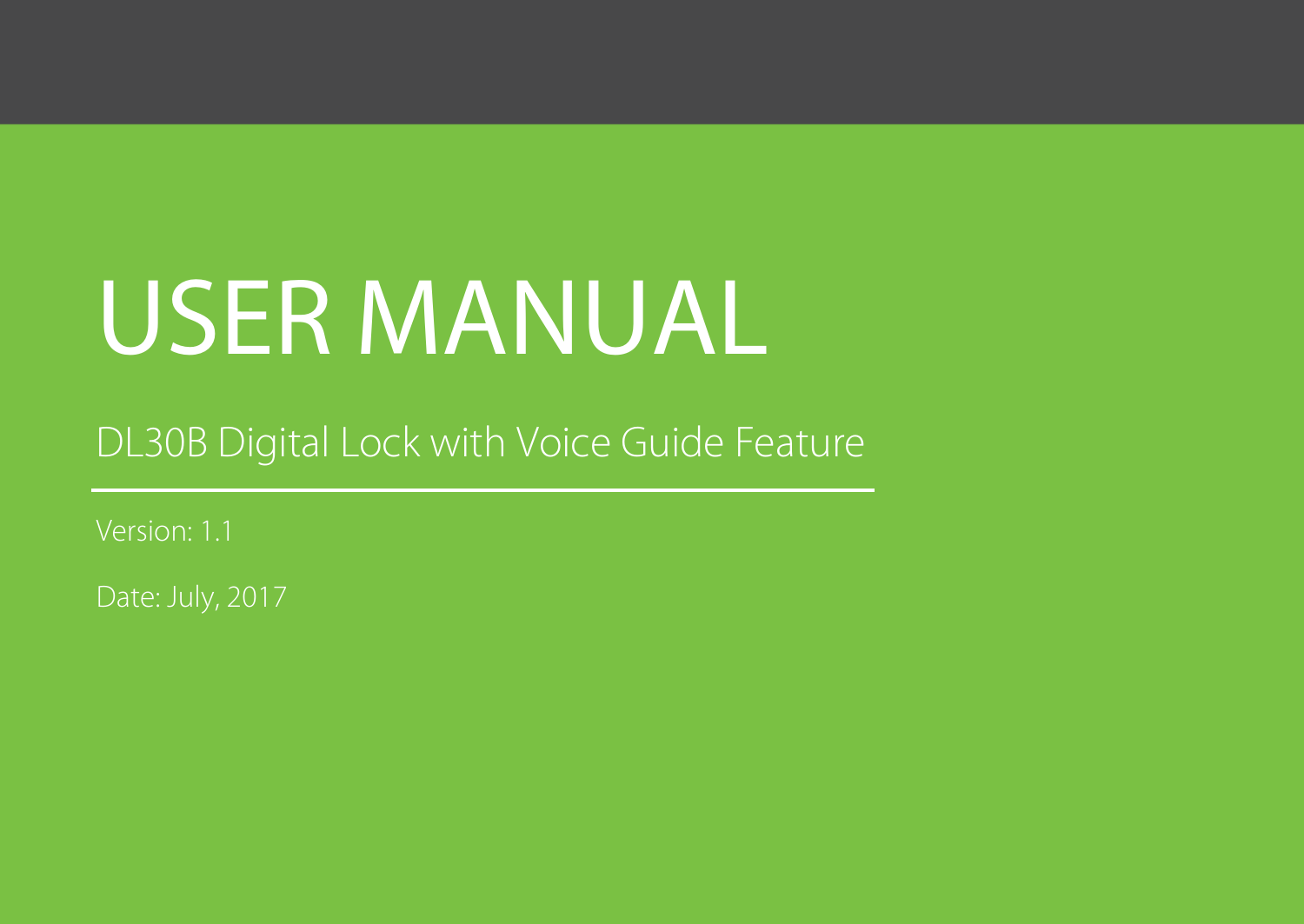## Contents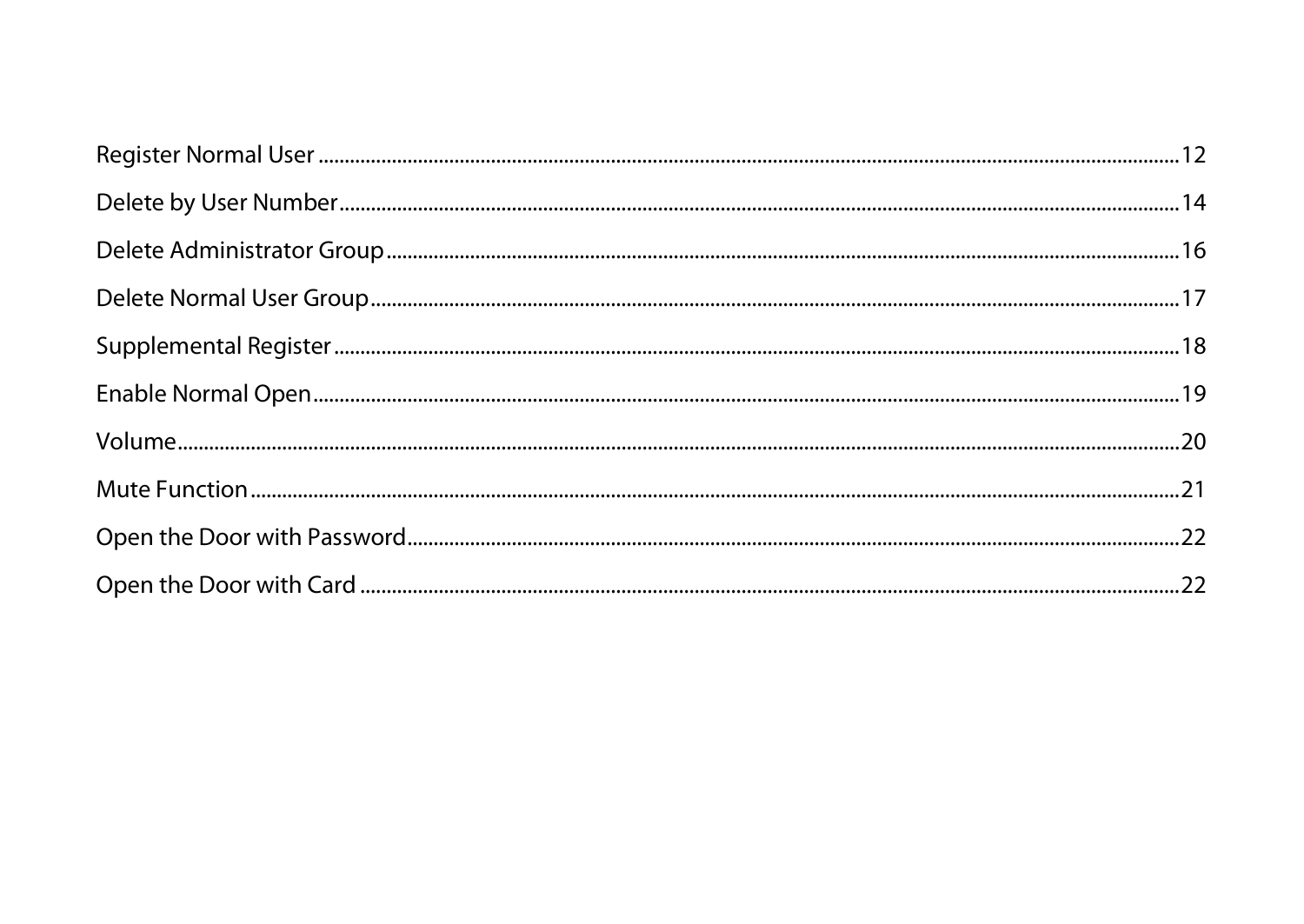## Read Before Use

### <span id="page-3-0"></span>Safety Precautions

- 1. The default setting of the lock allows any password/card to unlock it.
- 2. Please register at least one administrator for the newly installed lock. Without administrator, registration for any normal user is not allowed.
- 3. The lock comes with mechanical keys for manual unlocking. Please keep the mechanical keys at a safe place.
- 4. To Power On the lock, four alkaline AA batteries (not included) are required. Nonalkaline and rechargeable batteries are not recommended.
- 5. Do not remove batteries when the lock is in working state.
- 6. Please replace the battery soon when the lock prompts the voice of low battery.
- 7. There are 7 seconds stand-by time limits for all setting operations, without any activity within the time limits, the lock will automatically shut off.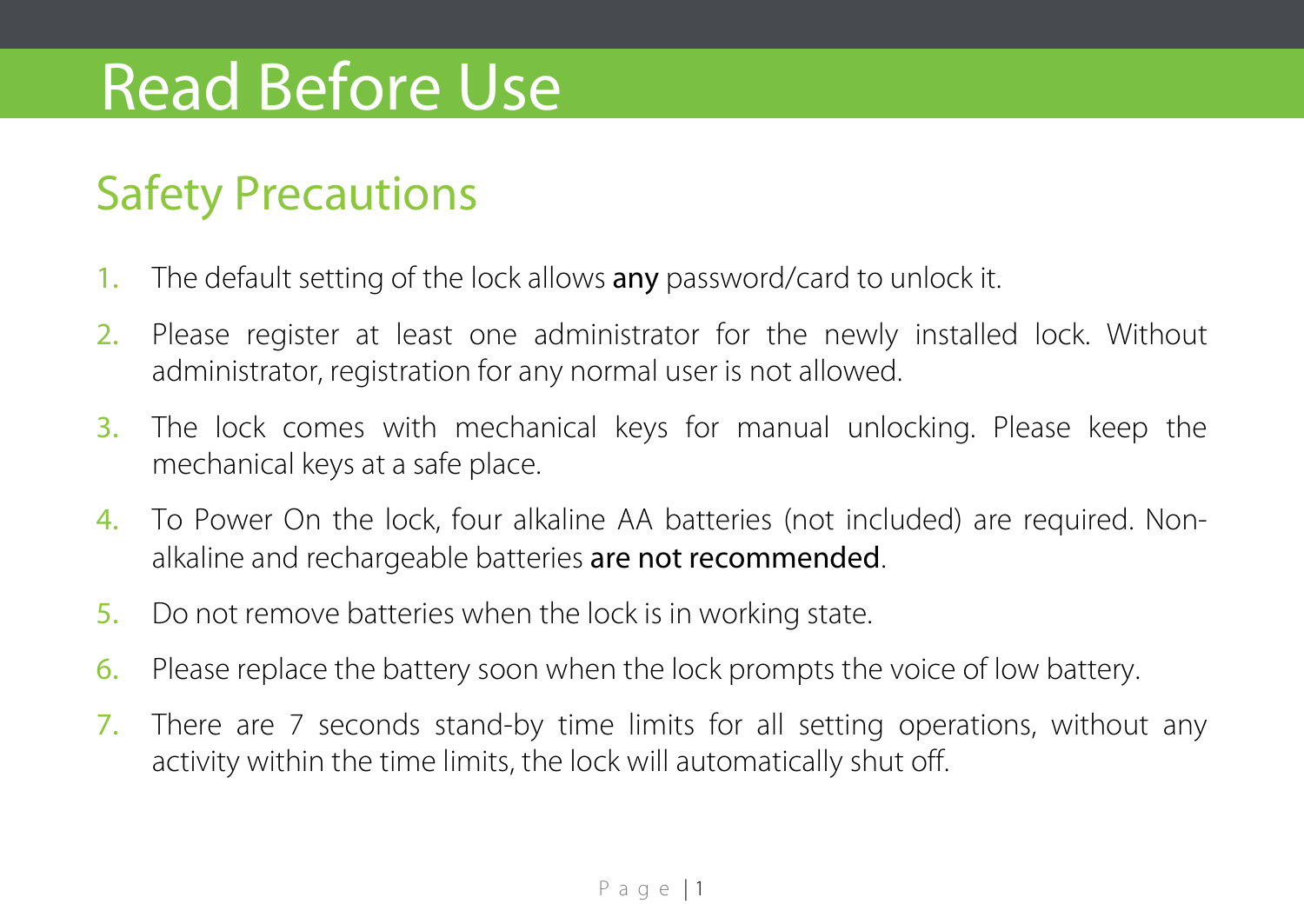### <span id="page-4-0"></span>**Structure**





- 1. Keypad Area
- 2. Card Detection Area
- 3. Handle
- 4. Mechanical Key Hole
- 5. 9V battery Interface
- 6. Battery Area
- 7. Reset Button

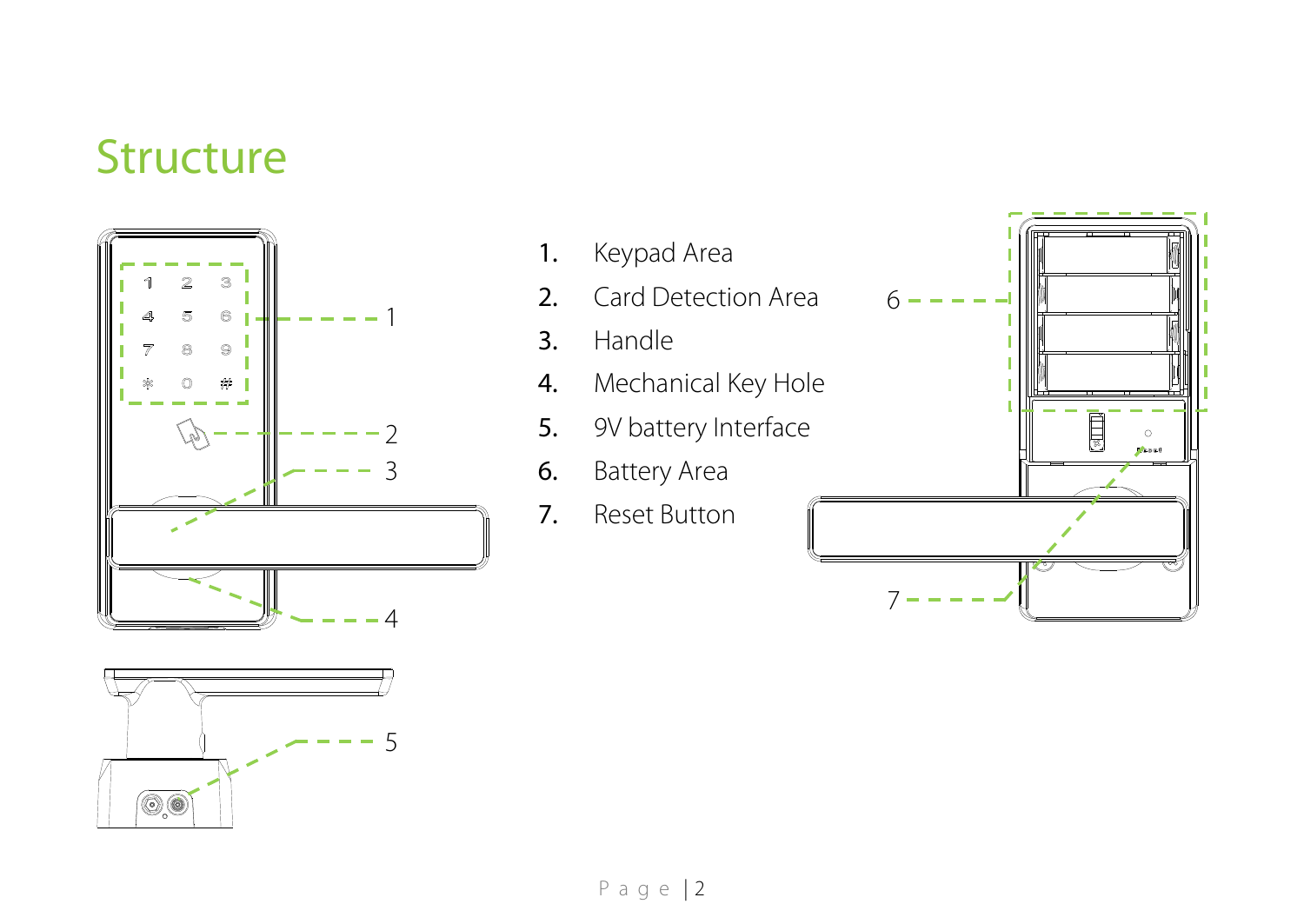## Basic Functions

### <span id="page-5-0"></span>User Introduction

| User          | Verification Mode | Function        |  |
|---------------|-------------------|-----------------|--|
| Administrator | Password          | Menu Operation, |  |
|               | <b>ID</b> Card    | Open The Door   |  |
| Normal User   | Password          |                 |  |
|               | <b>ID</b> Card    | Open The Door   |  |

- 1) The maximum capacity of password or ID card is100.
- 2) The length of password is 6 digits.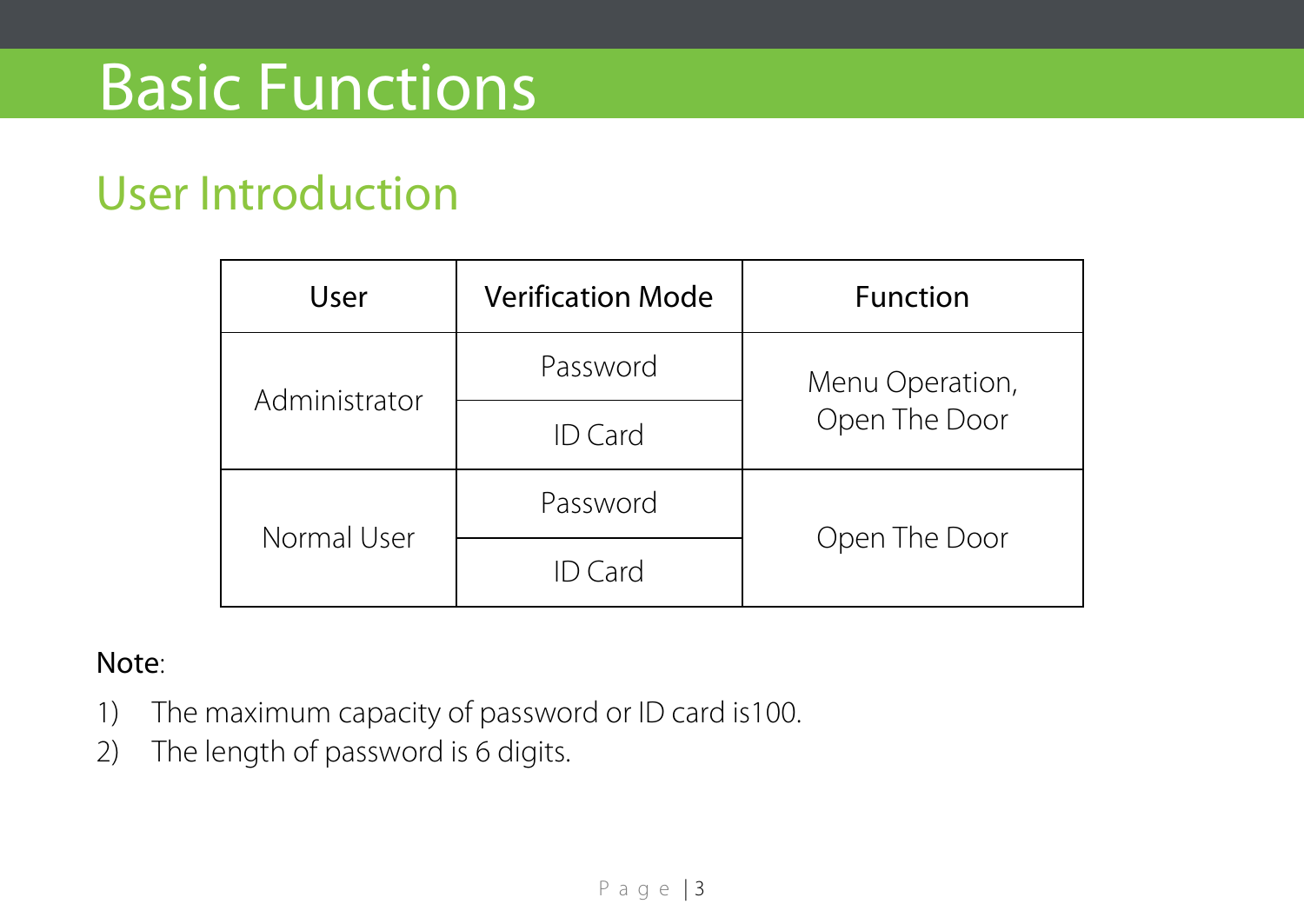### <span id="page-6-0"></span>Operation and Voice Prompt

| Operation                          | <b>Voice Prompt</b>                |
|------------------------------------|------------------------------------|
| Verification Succeeded             | "Thank you"                        |
| Verification Failed                | "Verification Failed"              |
| Registration Succeeded             | "Registered"                       |
| Deletion Succeed                   | "Deleted"                          |
| Registration Failed                | "Operation Failed"                 |
| Password has already registered    | "This password is already used"    |
| ID Card has already registered     | "This card is already used"        |
| User Number has already registered | "This user number is already used" |

### <span id="page-6-1"></span>Initialization

Initializing the lock means all data will be deleted and restored to factory default setting.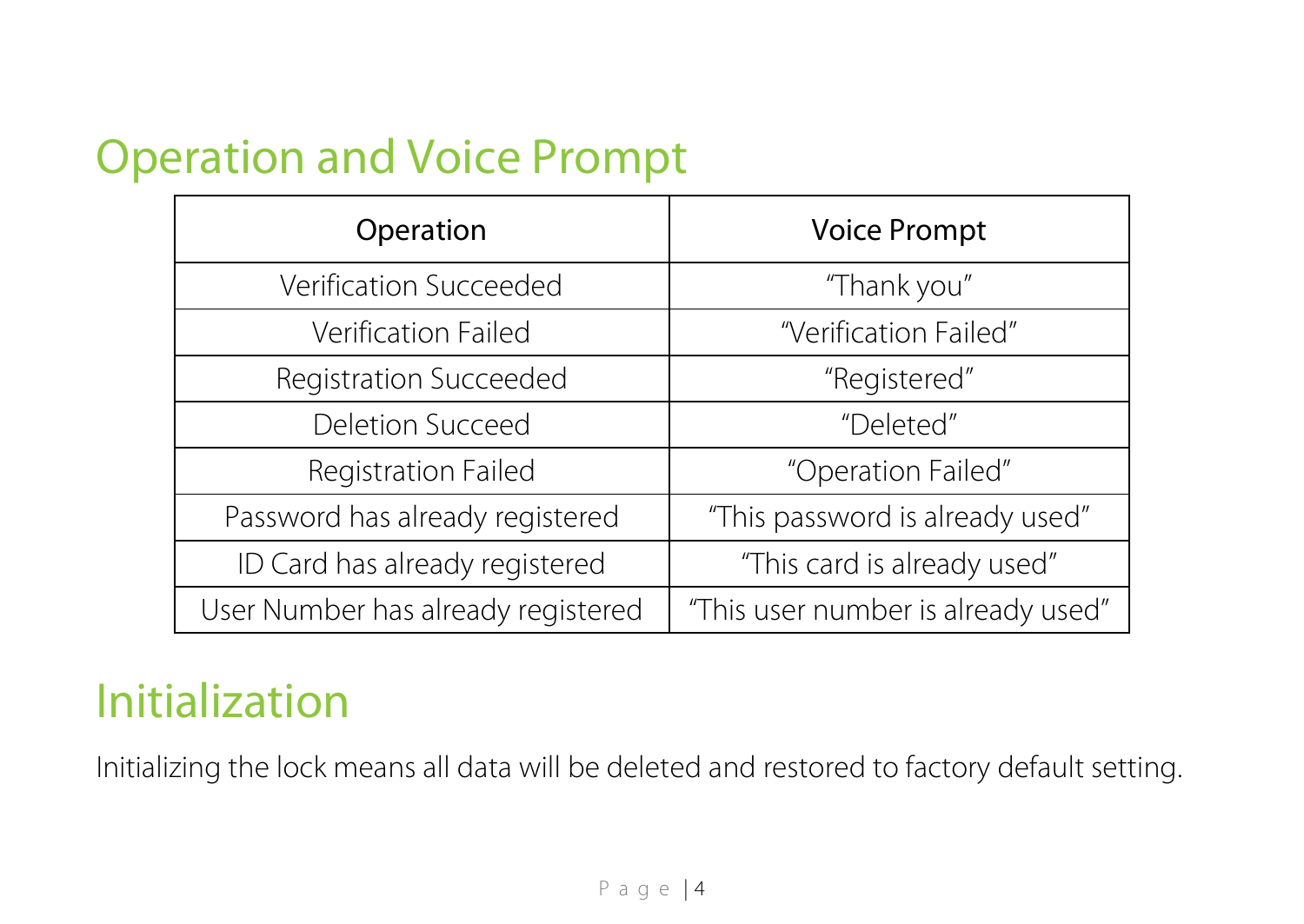Operation Instruction: Press the reset button, then touch the keypad to power on the lock, and hold the reset button for 5 seconds until the lock prompts the voice of "Restore to default settings, wait a moment". After around 30 seconds, the lock prompts the voice of "completed", and then the initialization is finished.

### <span id="page-7-0"></span>Random Password

Random password = random digits + correct password + random digits.

Users may enter any random digits before or after the correct password to create random password to open the door. The maximum length of the random password is 32 digits. For example: If the correct password is 123456, the random password can be 89123456807, 1234562363, 389123456, etc.

### <span id="page-7-1"></span>Voice Guide

After accessing the menu, the lock will prompt voice before/after each operation. It is quite easy for user to know how to operate each step.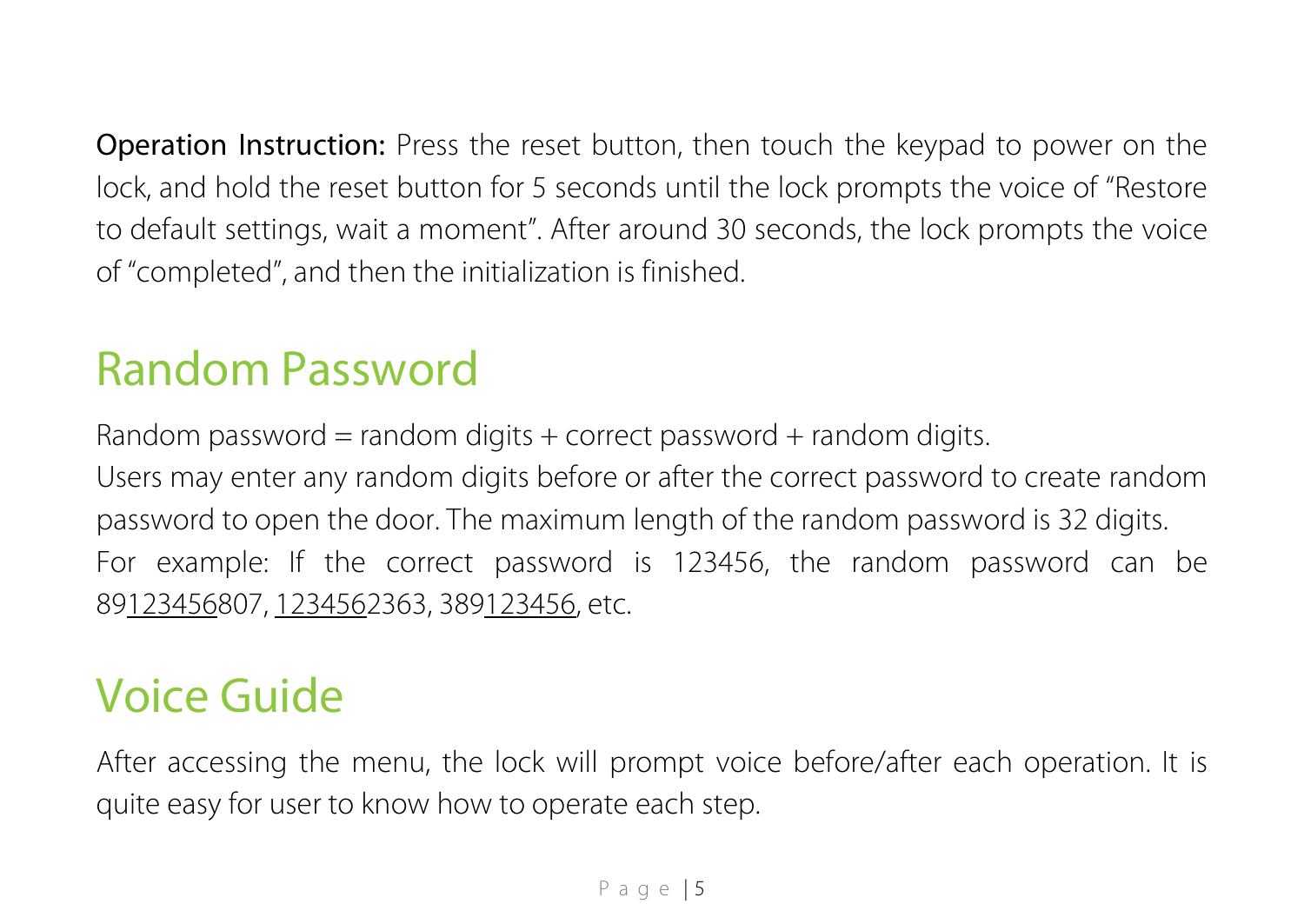### <span id="page-8-0"></span>Normal Open

Normal open mode is to keep lock always unlocked, which is fit for meeting room and some places where in or out is not restricted.

### <span id="page-8-1"></span>Low Battery Alarm

When the lock is in low battery status, it will trigger the alarm with the sound of short beep and the voice of "Battery is low, please replace". After triggering low battery alarm, the lock will be shut down after approx. 200 operations.

Note: Access to operation steps is not allowed in low battery status.

### <span id="page-8-2"></span>Volume

Users can set volume level in accordance with individual preference and requirement. The default volume level is 3 and the adjustable range is 0-7.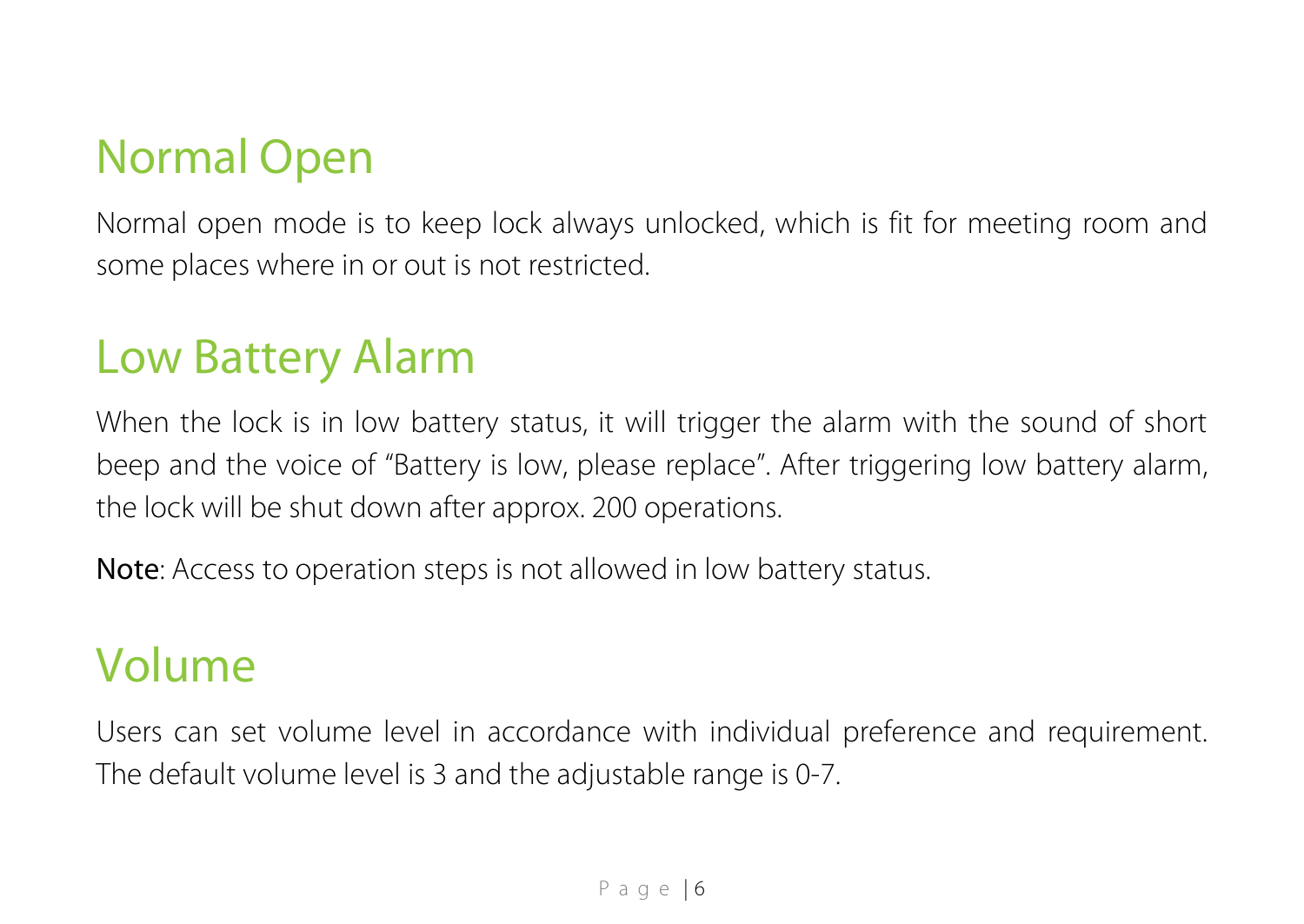### <span id="page-9-0"></span>9V External Battery



9V external battery is used to open door when the lock is not operating through battery.

Note: The battery must be 9V alkaline battery (6LR61).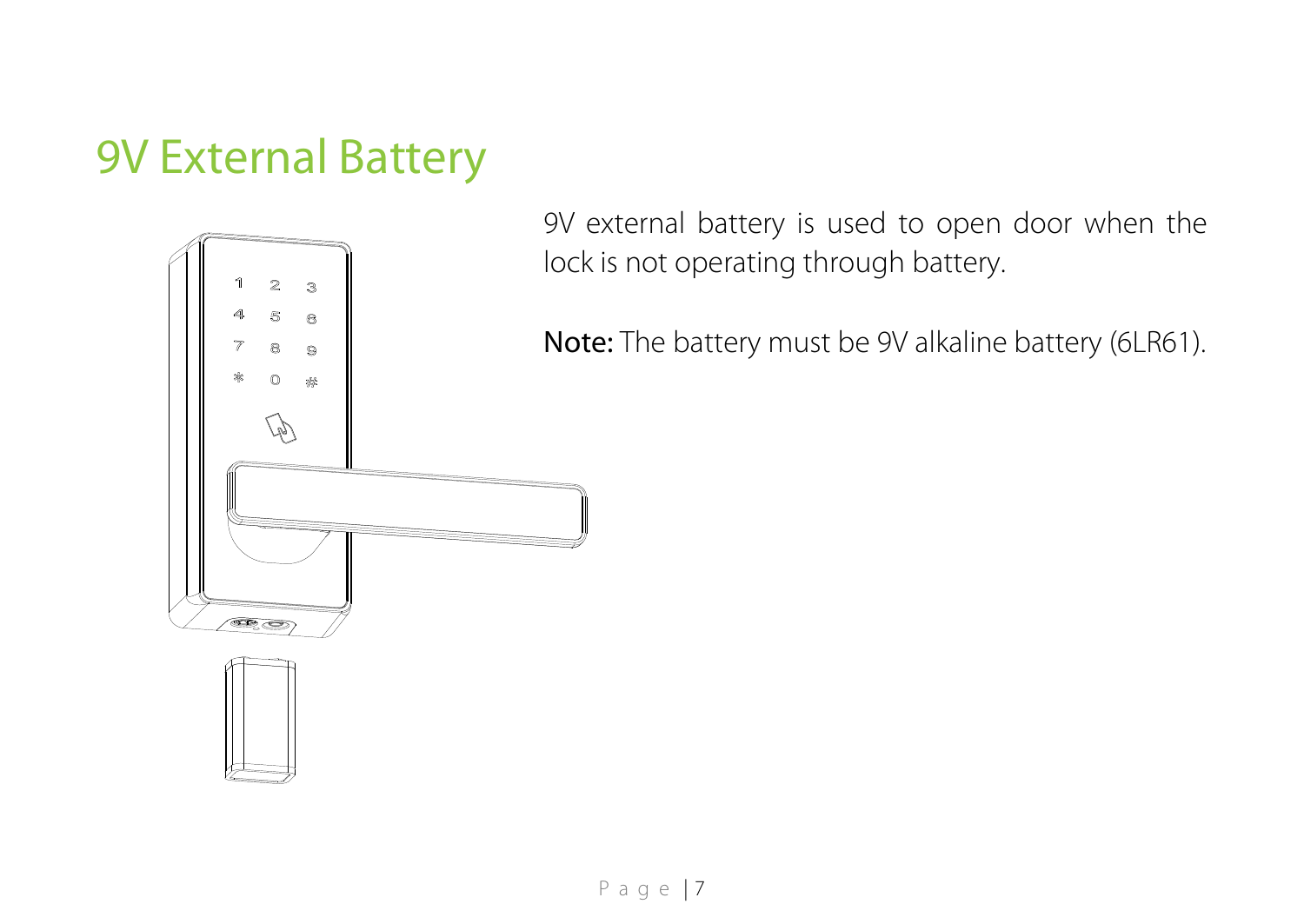### <span id="page-10-0"></span>Emergency Mechanical Key

The mechanical key is used to open door when the lock has an electronic malfunction. Note: Keep the mechanical key at a safe place.



Insert the key into key hole and rotate 90° in clockwise direction.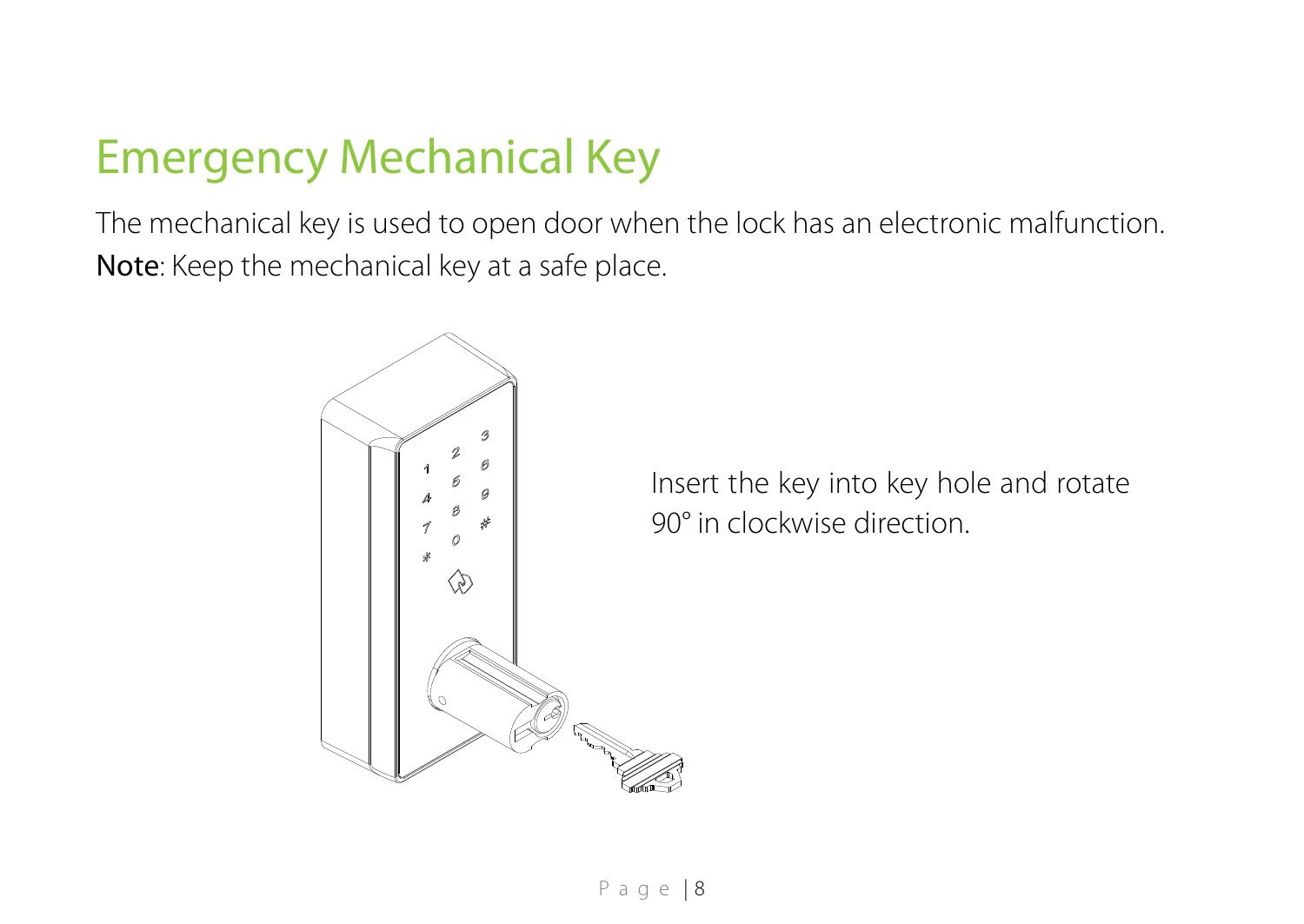## How to Use

### <span id="page-11-0"></span>Register First Administrator



- 1) Fnter the password twice to register.
- 2) The length of password is 6 digits.
- 3) The regular length of user number is 3 digits. However, it can also be entered as 1 digit or 2 digits with the end of  $\#$  as the user number. For example, **001** is equal to 1# or **01#.**
- 4) Press **\*** to cancel the registration, if needed in between of the registration.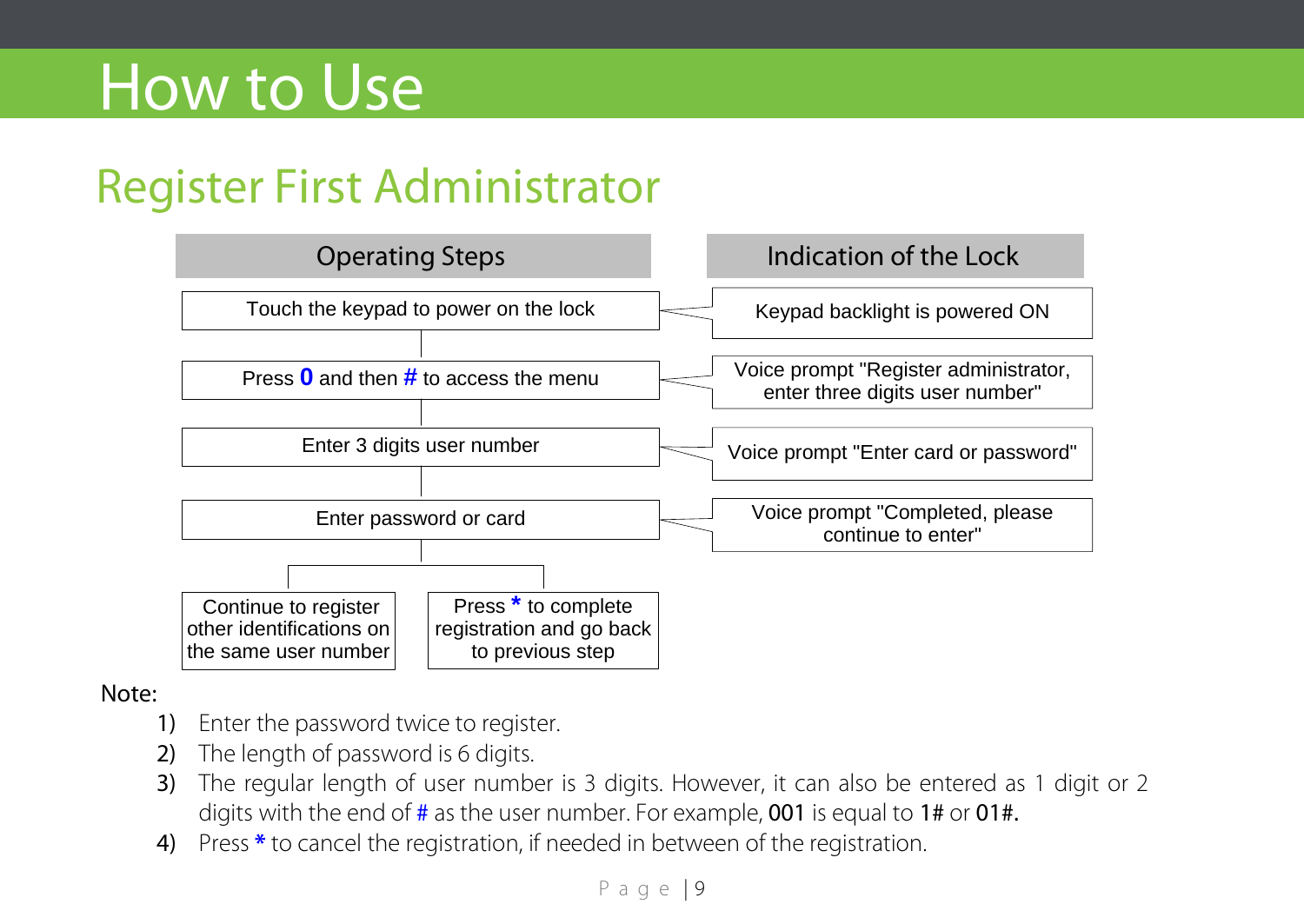### <span id="page-12-0"></span>Register Another Administrator

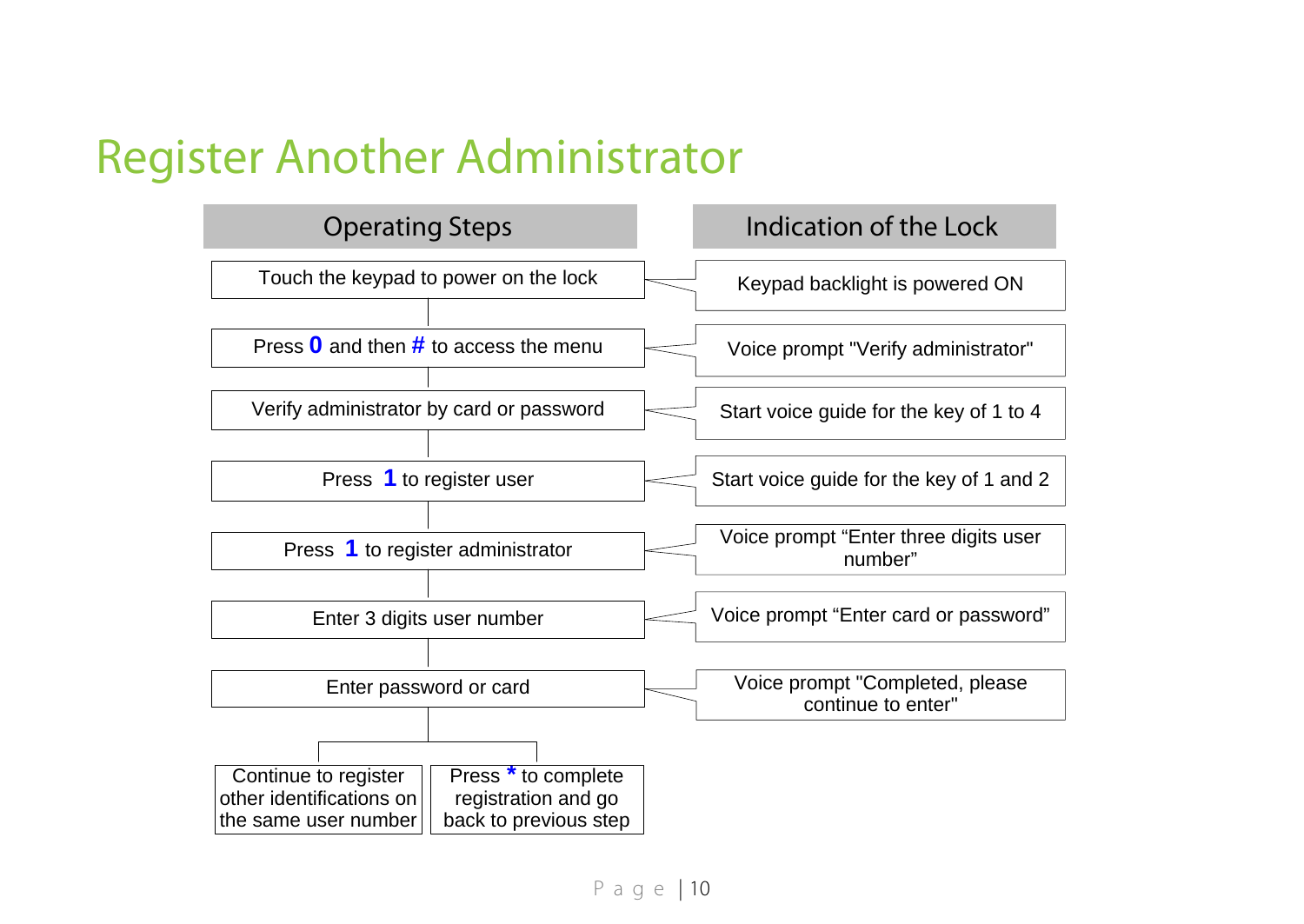- 1) Enter the password twice to register.
- 2) The length of password is 6 digits. When verifying administrator by password, press # to end.
- 3) The regular length of user number is 3 digits. However, it is also correct to enter 1 digit or 2 digits with the end of  $\#$  as the user number. For example, 001 is equal to 1# or 01#.
- 4) Press \* to cancel the registration, if needed in between of the registration.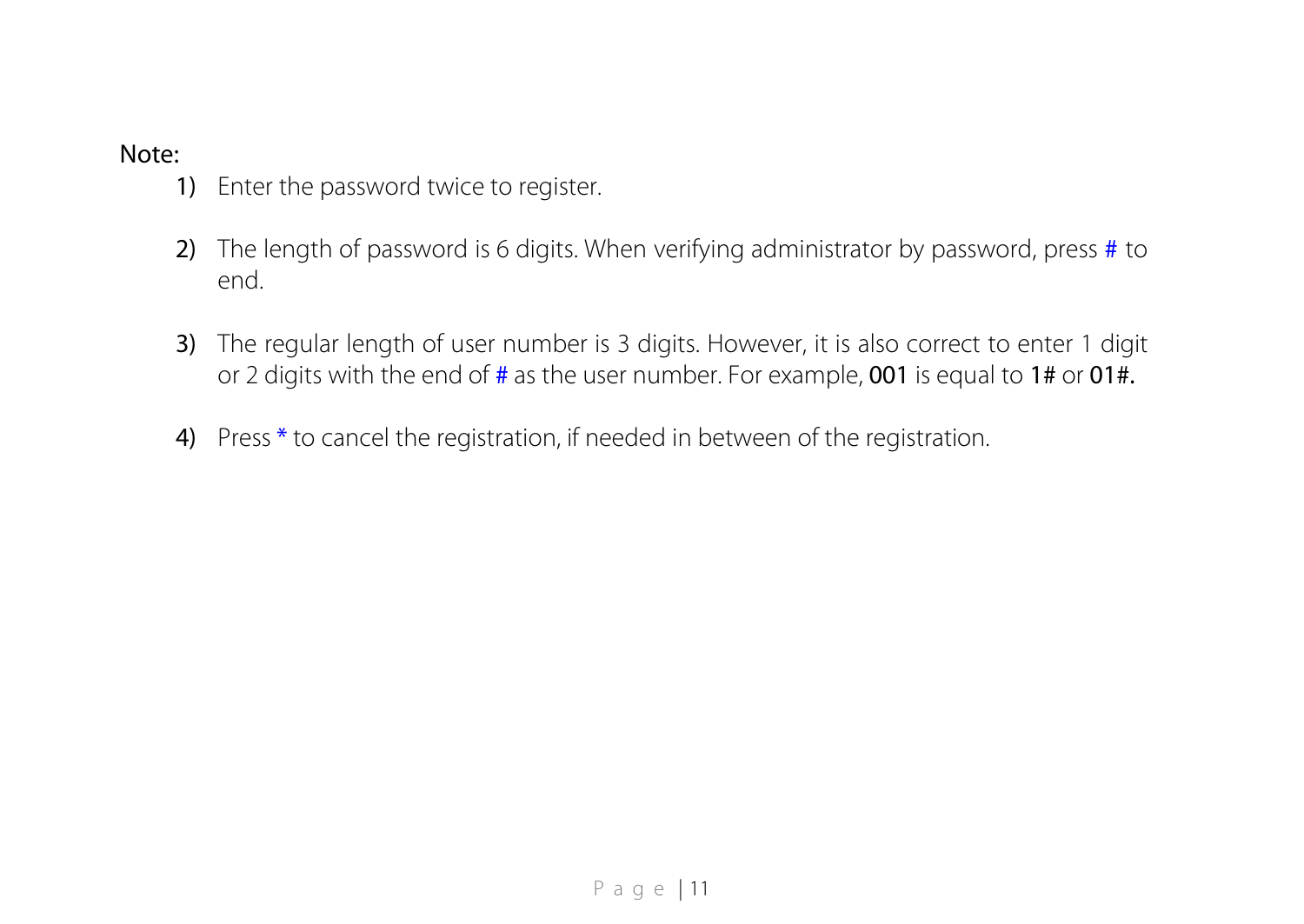### <span id="page-14-0"></span>Register Normal User

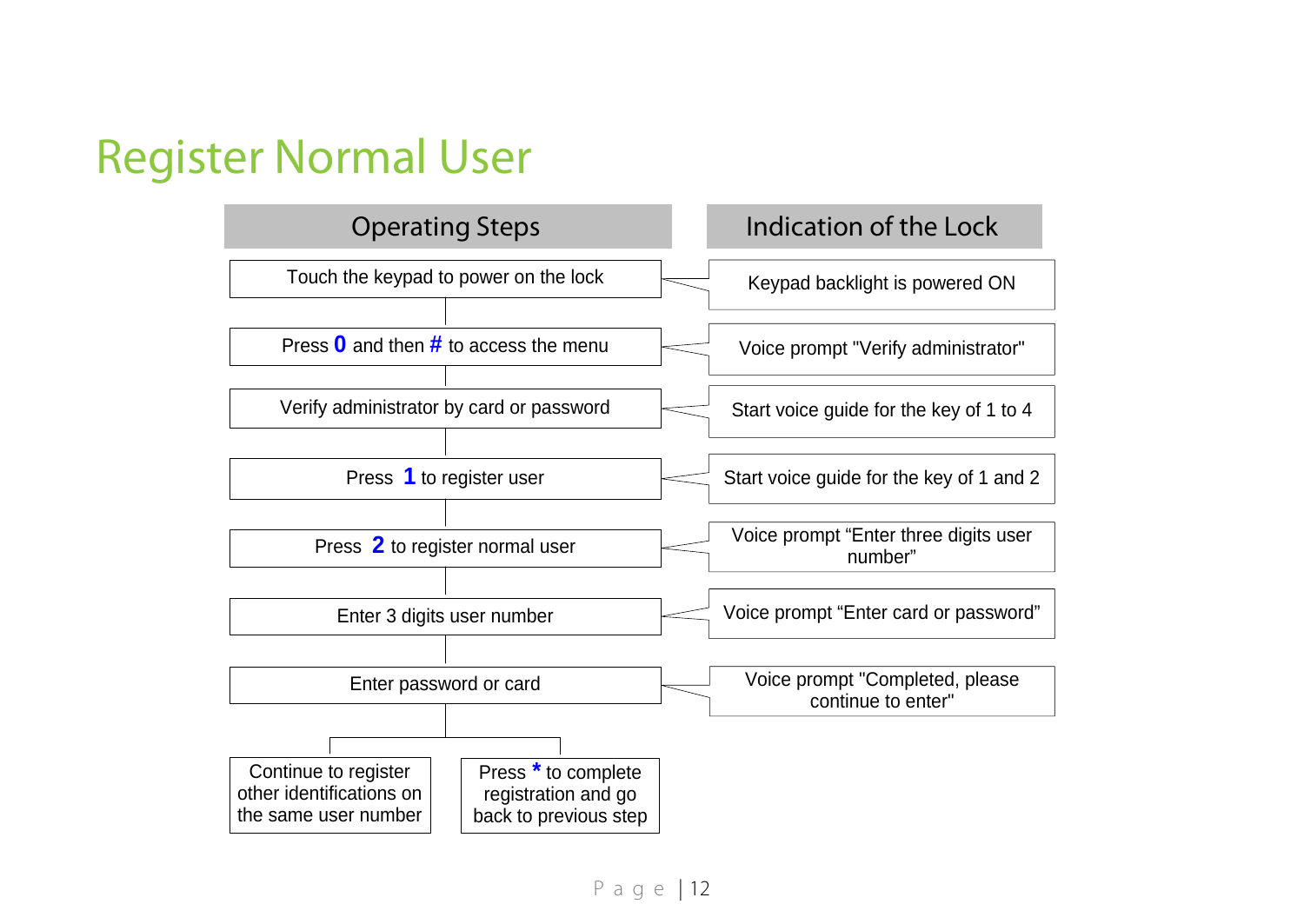- 1) Enter the password twice to register.
- 2) The length of password is 6 digits. When verifying administrator by password, press # to end.
- 3) The regular length of user number is 3 digits. However, it is also correct to enter 1 digit or 2 digits with the end of  $\#$  as the user number. For example, 001 is equal to 1# or 01#.
- 4) Press \* to cancel the registration, if needed in between of the registration.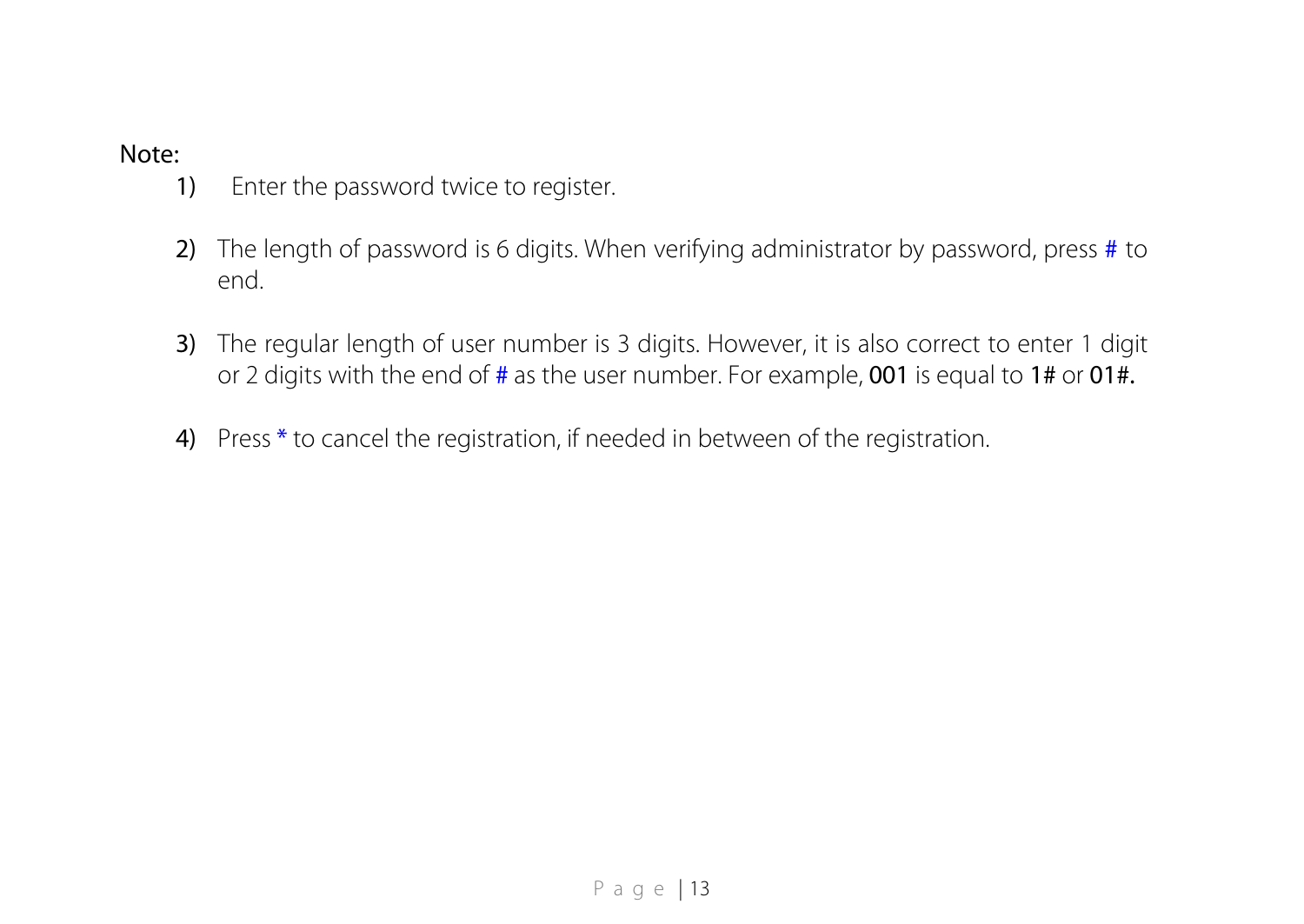### <span id="page-16-0"></span>Delete by User Number

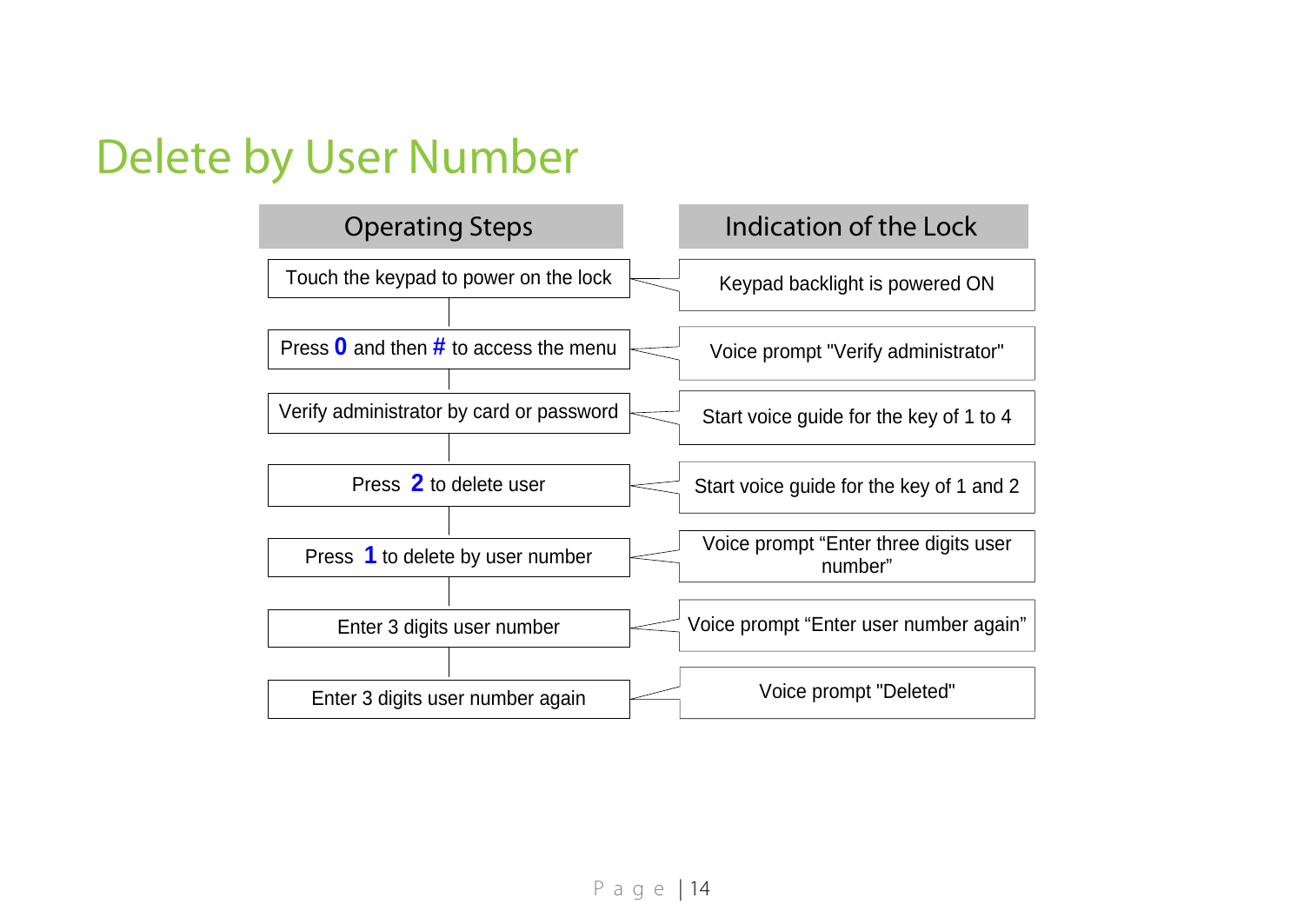- 1) The regular length of user number is 3 digits. However, it can also be entered as 1 digit or 2 digits with the end of **#** as the user number. For example, **001** is equal to **1#** or **01#**.
- 2) When verify administrator by password, press **#** to end.
- 3) Press **\*** to cancel the registration, if needed in between of the registration.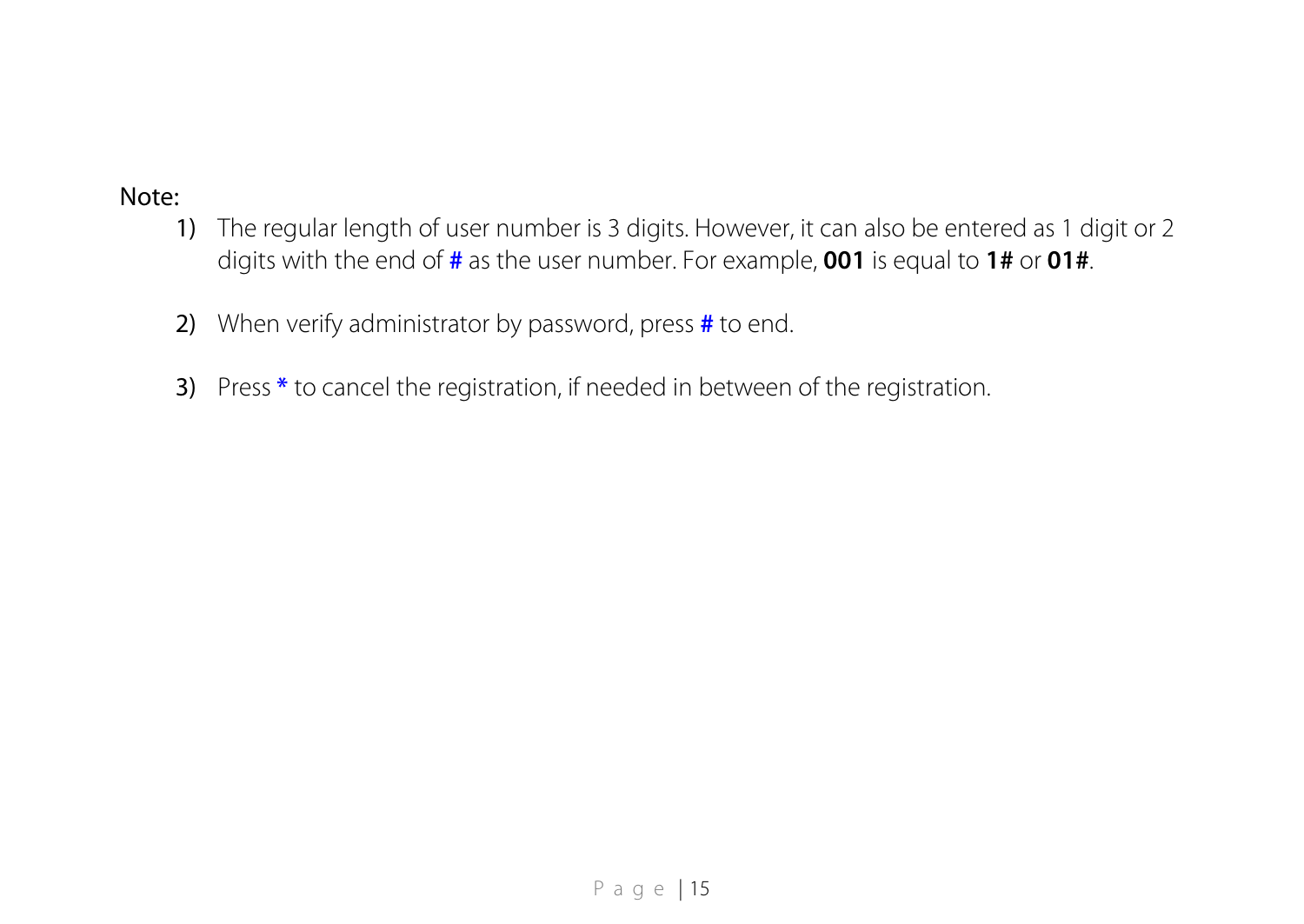### <span id="page-18-0"></span>Delete Administrator Group



- 1) When verifying administrator by password, press **#** to end.
- 2) Press **\*** to cancel the registration, if needed in between of the registration.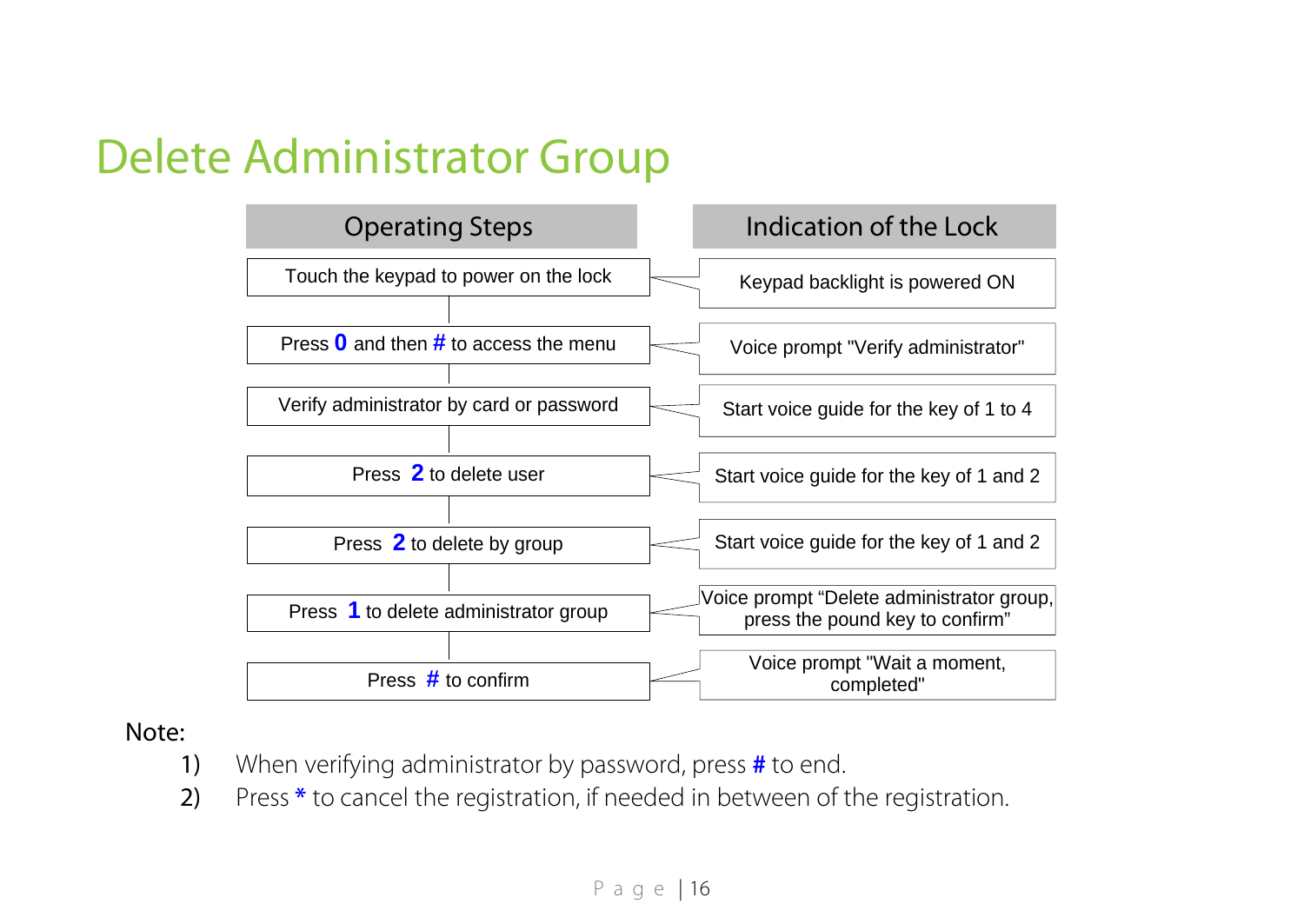### <span id="page-19-0"></span>Delete Normal User Group



- 1) When verifying administrator by password, press **#** to end.
- 2) Press **\*** to cancel the registration, if needed in between of the registration.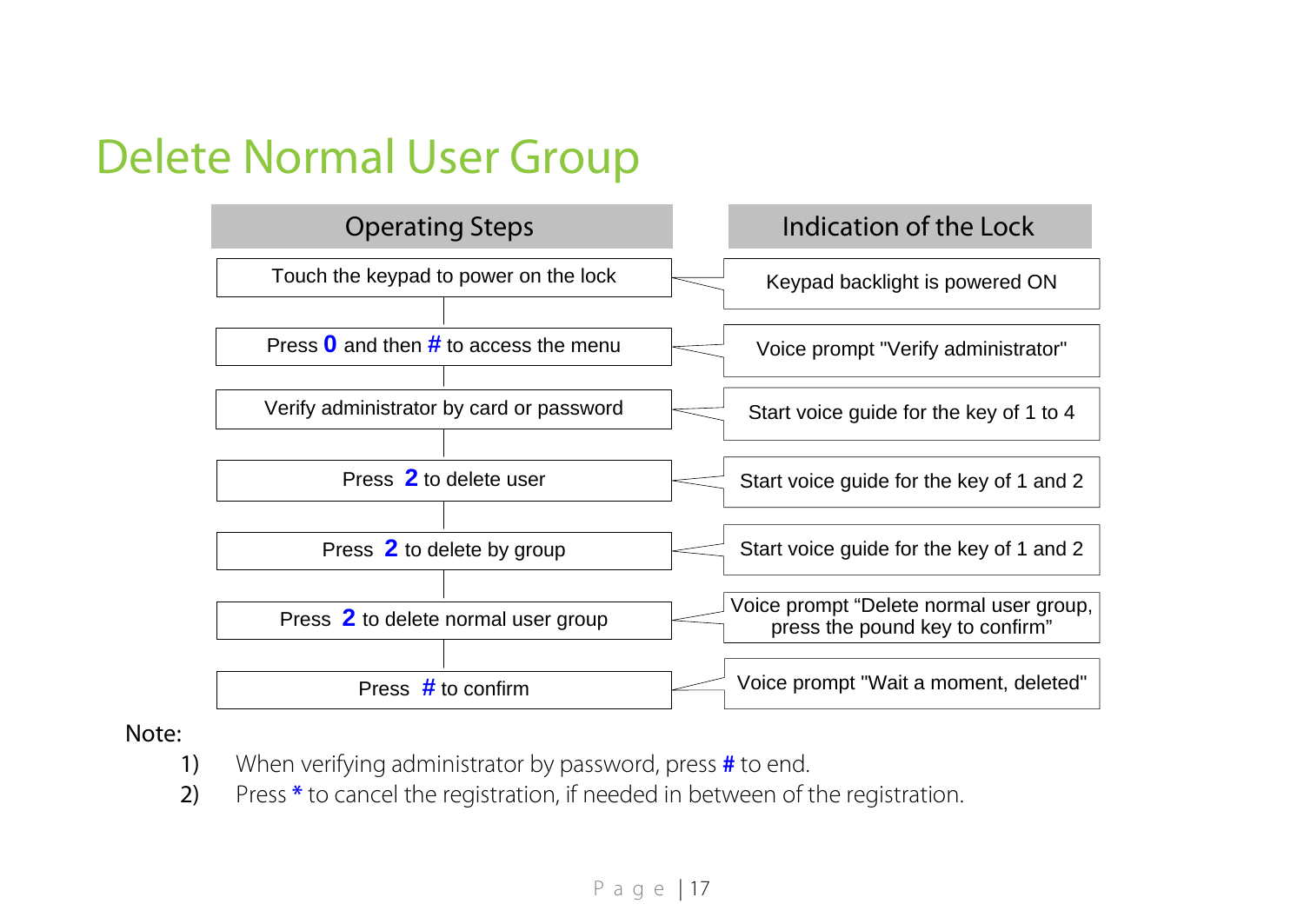### <span id="page-20-0"></span>Supplemental Register



- 1) The regular length of user number is 3 digits. However, it is also correct to enter 1 digit or 2 digits with the end of  $\#$  as the user number. For example, 001 is equal to 1# or 01 $\#$ .
- 2) When verifying administrator by password, press # to end.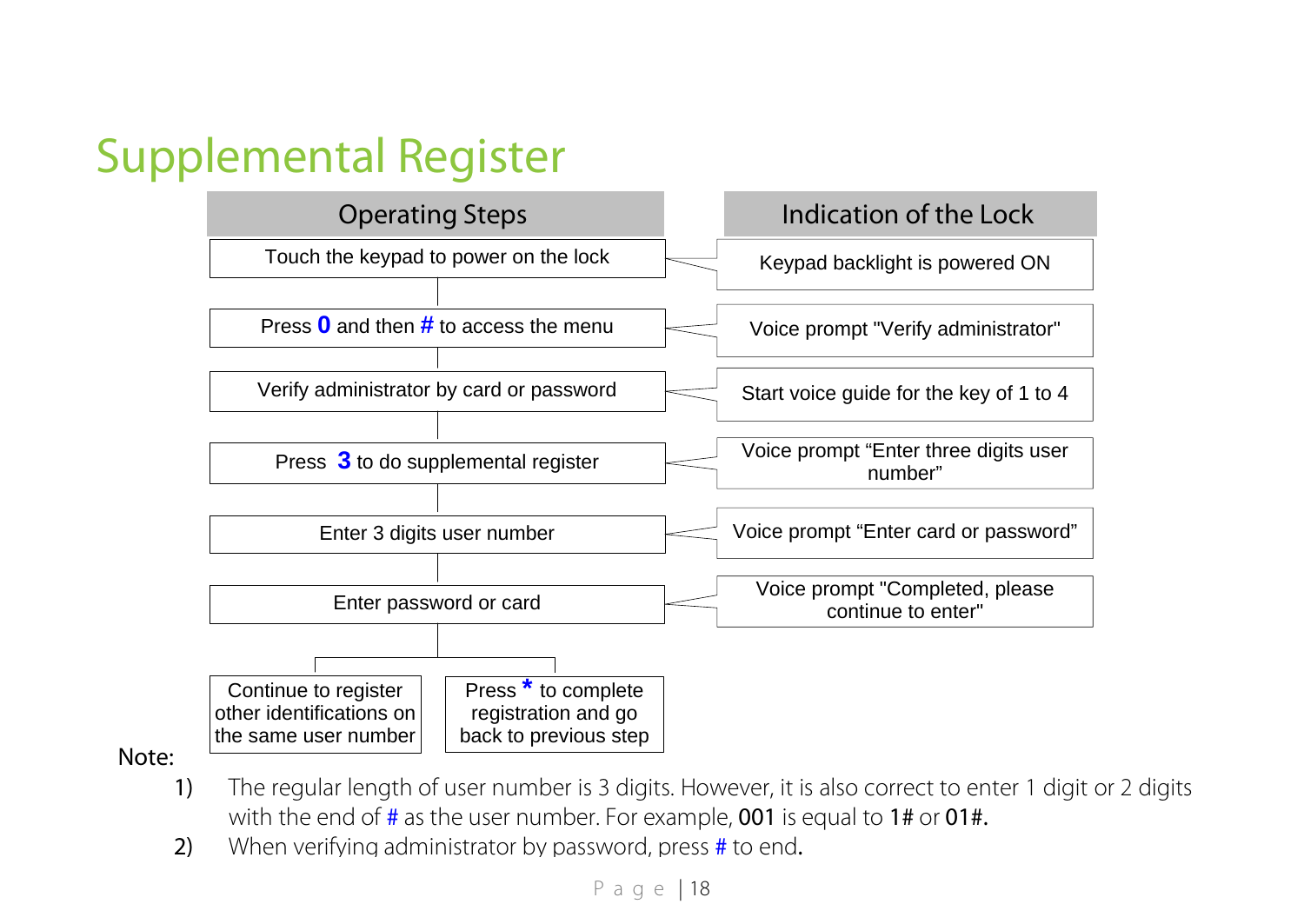### <span id="page-21-0"></span>Enable Normal Open



- 1) To disable normal open, please use any registered card / password to unlock the door.
- 2) When verifying administrator by password, press **#** to end.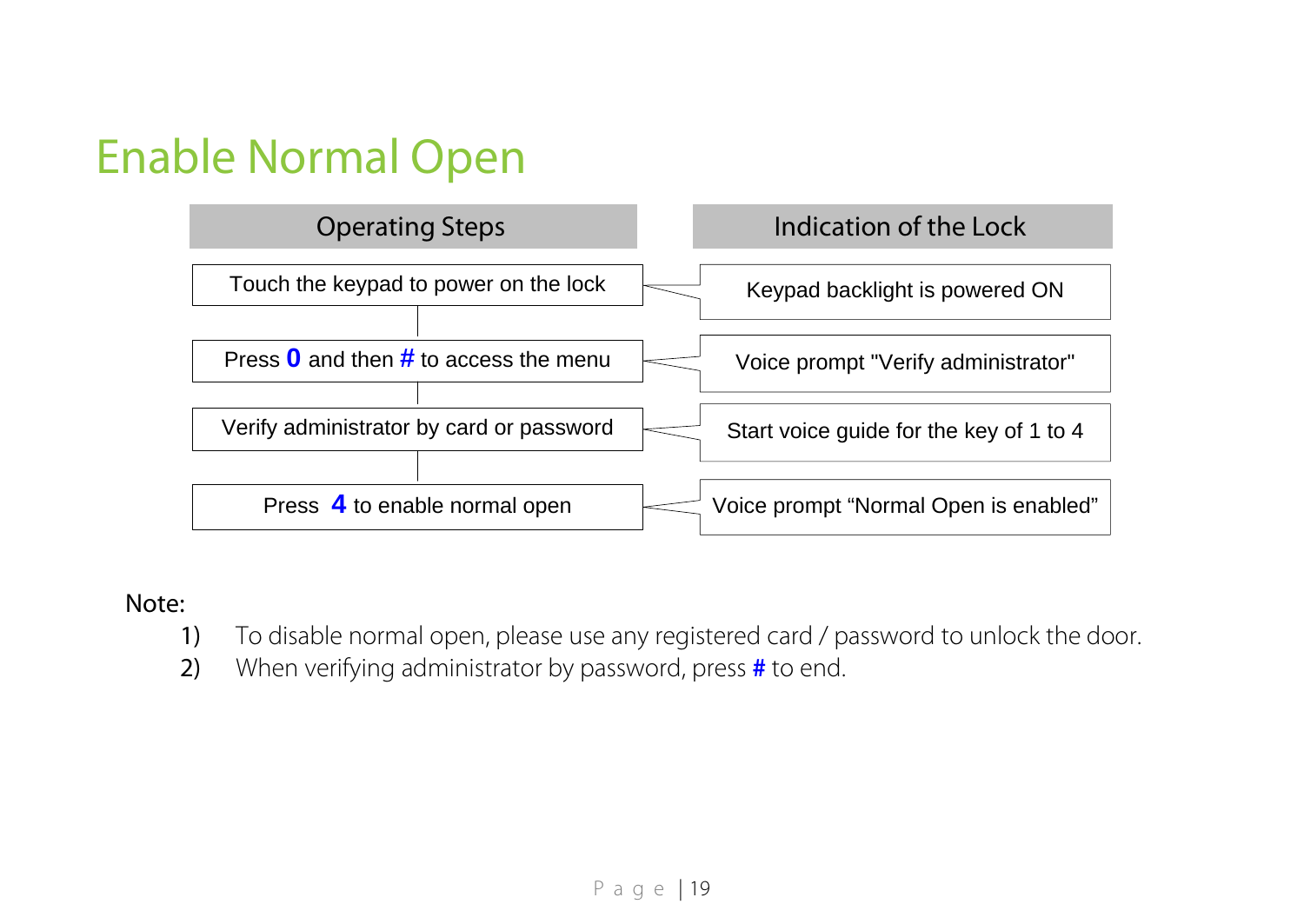### <span id="page-22-0"></span>Volume



- 1) The volume of the "Beep" is the current volume.
- 2) When verifying administrator by password, press **#** to end.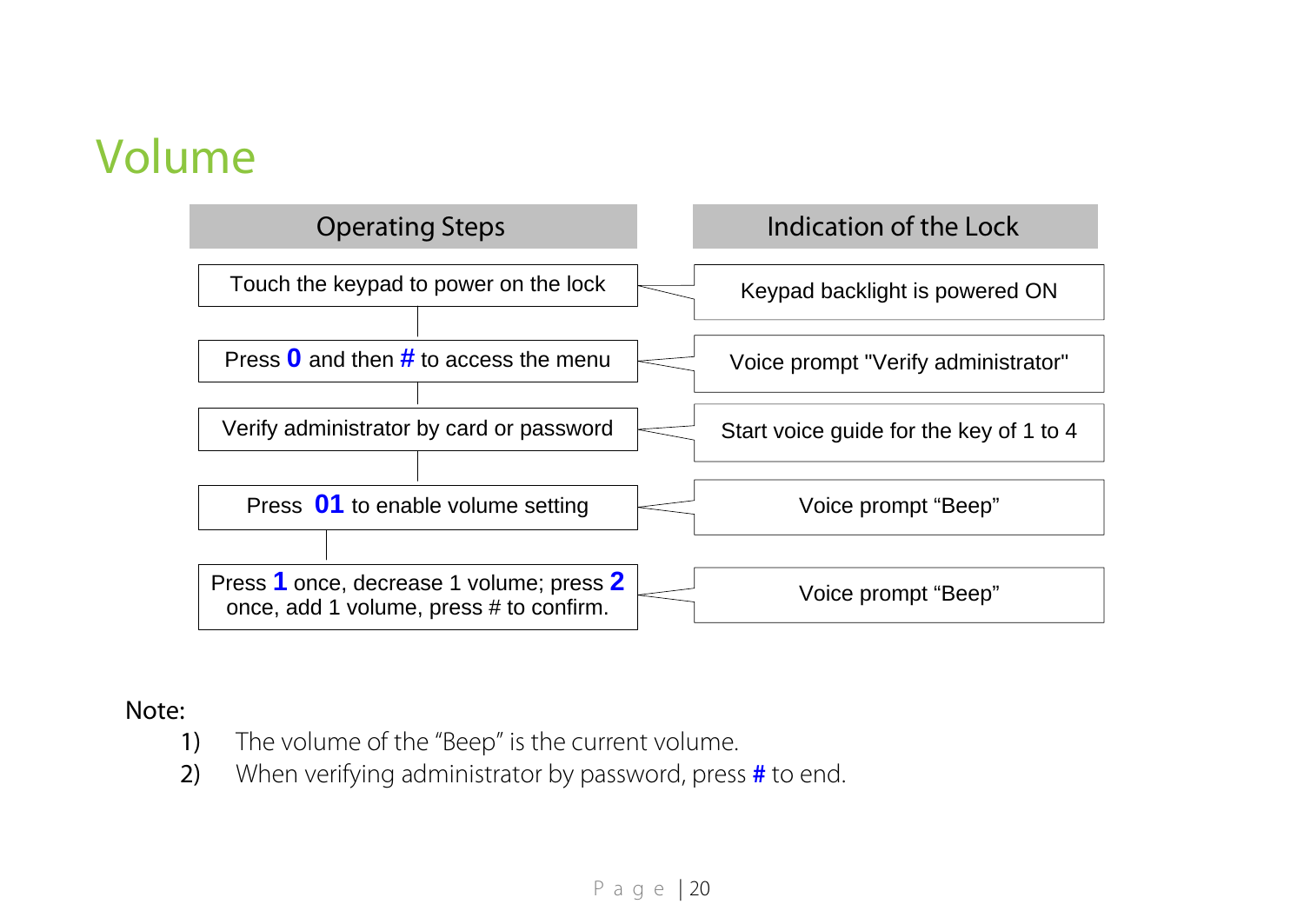### <span id="page-23-0"></span>Mute Function



- 1) After enable the mute function, no sound prompt for all operations on the keypad.
- 2) To disable the mute function, press **1** and then **#** again after the keypad backlight is powered on again.